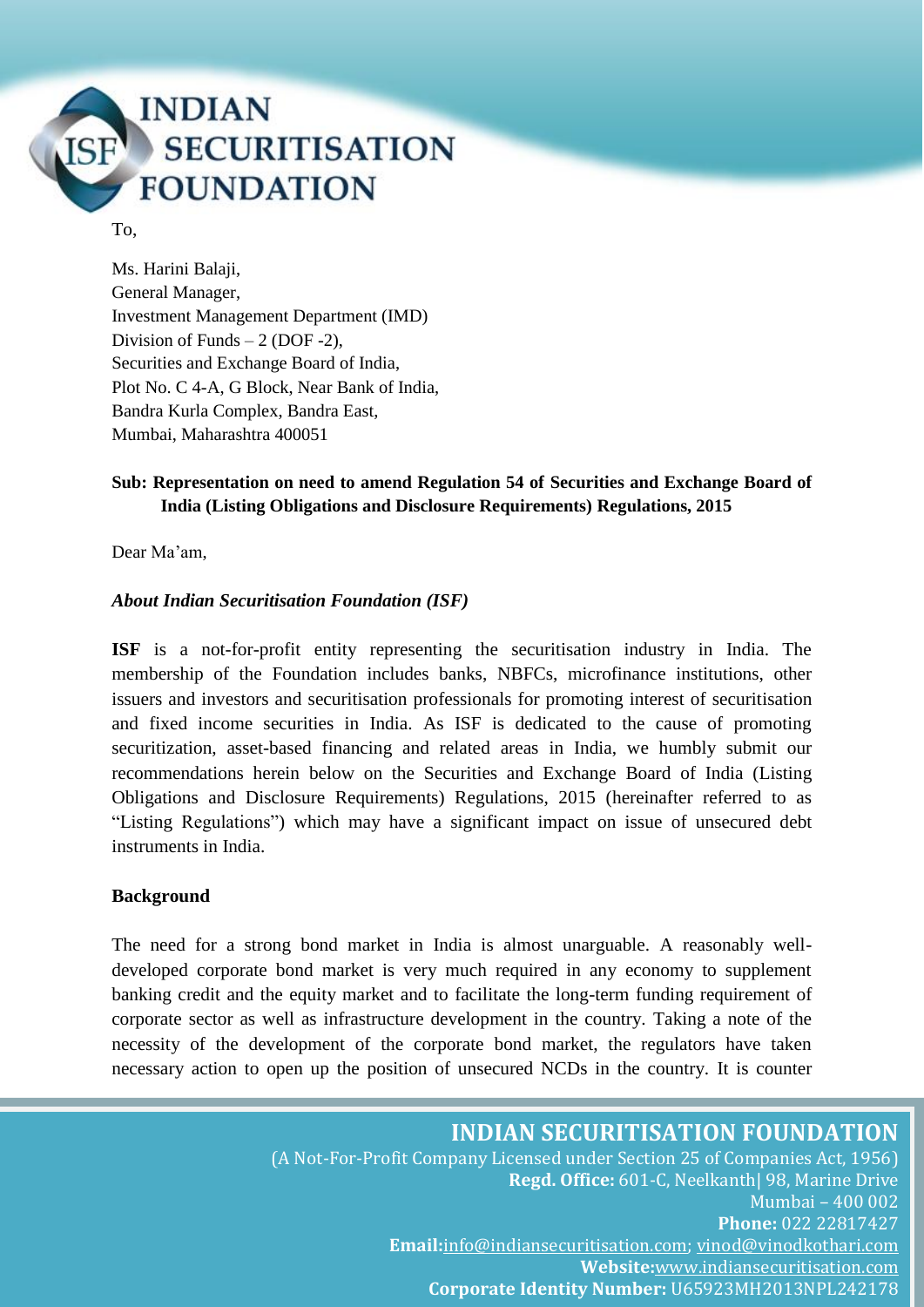# **INDIAN SECURITISATION FOUNDATION**

intuitive to expect a corporate to issue secured bonds; if the corporate had security to offer, it must have opted to access bank loans. Debentures are an incremental additional source of funding, and not the first source of borrowing for most companies.

Earlier, last year NBFCs<sup>1</sup> and HFCs<sup>2</sup> were permitted to issue unsecured bonds to institutional investors only. The investors' to such unsecured debentures was limited to institutional investors as retail investors may not understand the underlying risks of the unsecured bonds.

This resulted in surge in volumes of privately placed corporate bonds, as evident from the following  $graph^3$ :



In line with the recent amendments, the MCA vide notification dated June 29,  $2016<sup>4</sup>$  has notified that unsecured bonds can be issued provided such bonds are listed.

RBI is also contemplating allowing FPIs to invest in unlisted debt securities issued by a public company, subject to certain end use restrictions on the amounts raised.

In essence, there is regulatory impetus towards ensuring the development of the corporate bond market in India by facilitating unsecured corporate bonds which for so long were not permitted in the country and by increasing the investors base.

- <sup>1</sup>[Guidelines on Private Placement of NCDs \(maturity more than 1 year\) by NBFCs](https://rbidocs.rbi.org.in/rdocs/Notification/PDFs/DNBRPC20022015.pdf)
- $2$ <sub>ssuance of NCDs</sub> on private placement basis (NHB) Directions, 2014

1

<sup>3</sup> Based on data on Private placement of Corporate Bonds as issued by SEBI from time to time.

<sup>4</sup>[The Companies \(Acceptance of Deposits\) Amendment Rules, 2016](http://www.mca.gov.in/Ministry/pdf/Rules_30062016.pdf)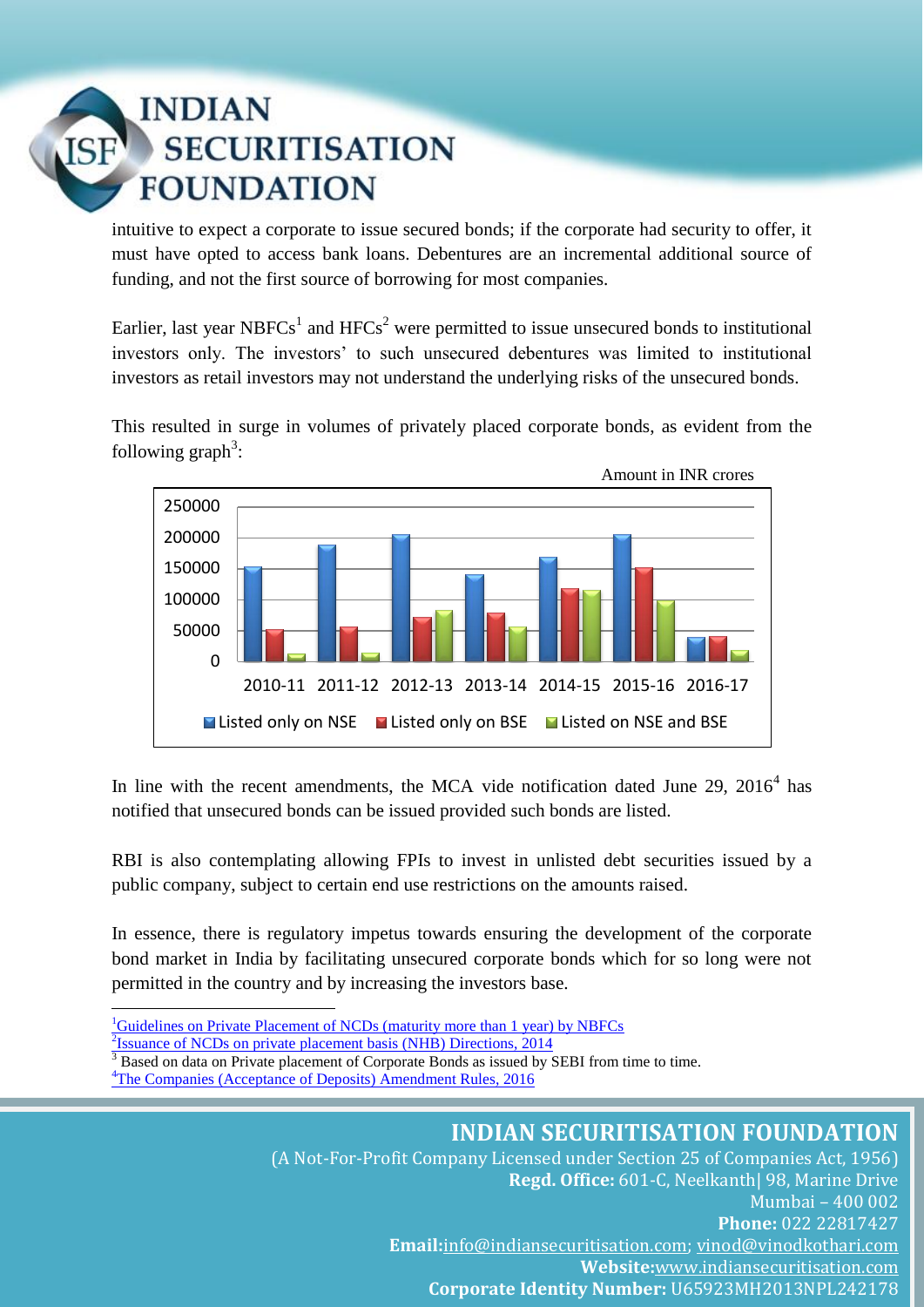

We appreciate the changes introduced by the regulators. However, we want to bring to your notice a practical difficulty in issuance of listed unsecured corporate bonds by way of this representation.

### **Regulation 54 of Listing Regulations**

#### *Asset Cover*

*(1) In respect of its listed non-convertible debt securities, the listed entity shall maintain hundred percent asset cover sufficient to discharge the principal amount at all times for the non-convertible debt securities issued.*

*(2) The listed entity shall disclose to the stock exchange in quarterly, half-yearly, year-to-date and annual financial statements, as applicable, the extent and nature of security created and maintained with respect to its secured listed non-convertible debt securities.*

*(3) The requirement specified in sub-regulation (1), shall not be applicable in case of unsecured debt securities issued by regulated financial sector entities eligible for meeting capital requirements as specified by respective regulators.*

### **Our Representation**

- $\triangleright$  Regulators viz. RBI, NHB permit issuance of unsecured debt securities other than those eligible for meeting capital requirements (subordinated debt).
- $\triangleright$  Regulation 54 (1) of Listing Regulations mandates creation of 100% asset cover in respect of listed debt securities.
- $\triangleright$  Regulation 54 (3) creates an exception only in case of issuance of debt securities without the asset cover requirement where such debt securities are regulated by financial sector entities and such debt securities that are eligible for meeting the capital requirements. The carve out is limited to such debt securities meeting the twin condition.
- $\triangleright$  The MCA notification came after the Listing Regulations were issued.

## **INDIAN SECURITISATION FOUNDATION**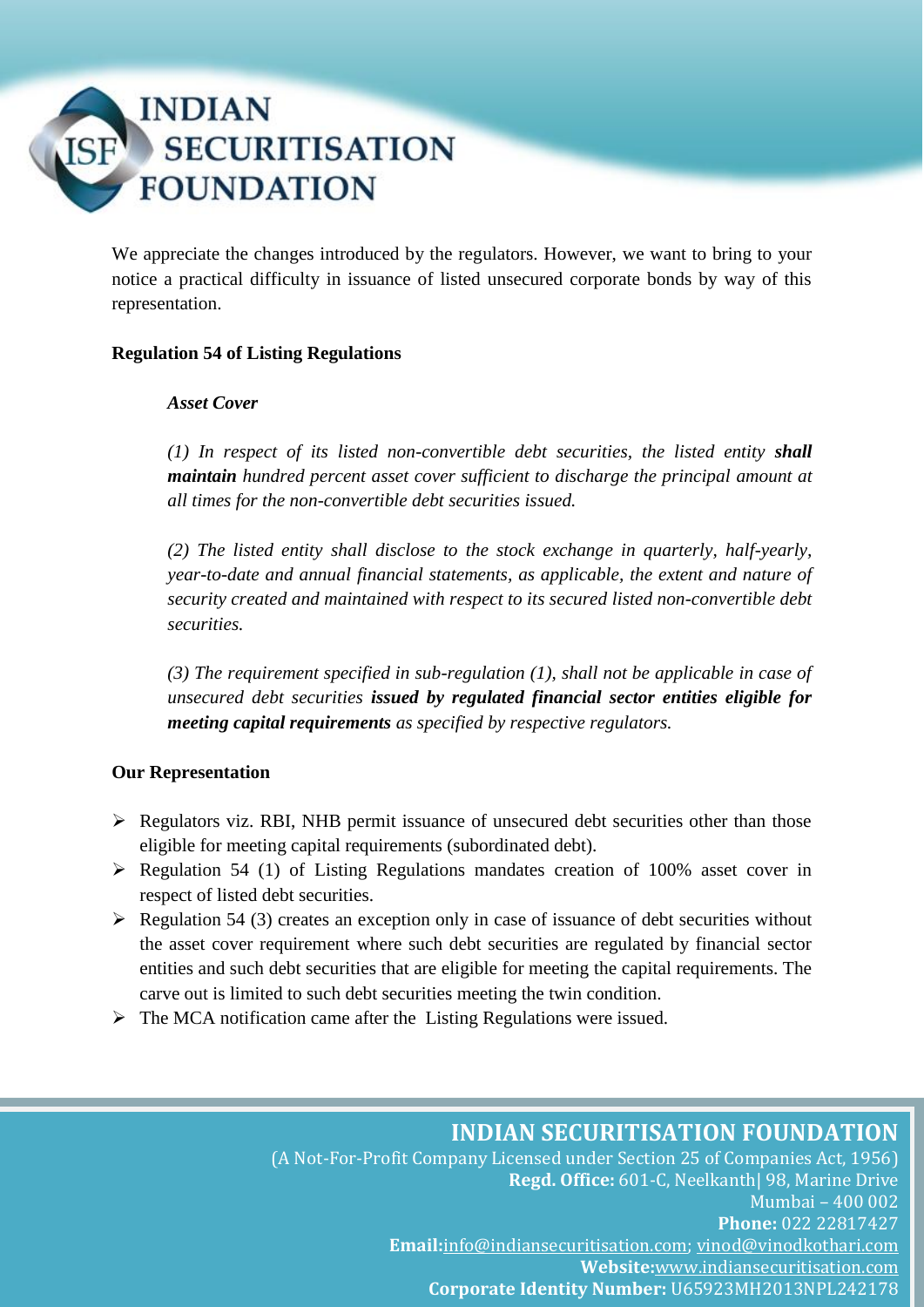# **INDIAN SECURITISATION FOUNDATION**

Hence, in order to strengthen the issue of debt securities in India, the following amendments may be made to Listing Regulations:

## *54. Asset Cover*

*(1) In respect of its listed non-convertible debt securities, the listed entity shall maintain hundred per cent. asset cover sufficient to discharge the principal amount at all times for the non convertible debt securities issued.*

*(2) The listed entity shall disclose to the stock exchange in quarterly, half-yearly, year-to-date and annual financial statements, as applicable, the extent and nature of security created and maintained with respect to its secured listed non-convertible debt securities.*

*(3) The requirement specified in sub-regulation (1), shall not be applicable in case of unsecured debt securities issued in accordance with the guidelines/ directions/ rules as specified by respective regulators.*

As ISF is dedicated to the cause of contributing to the development of the financial services sector and capital market instruments in particular, in the event of any further clarification needed, we would be happy to provide the same.

Thanking you

Yours Faithfully For **Indian Securitisation Foundation**

Sd/- (Vinod Kothari)

**Dated: July 11, 2016**

**INDIAN SECURITISATION FOUNDATION**